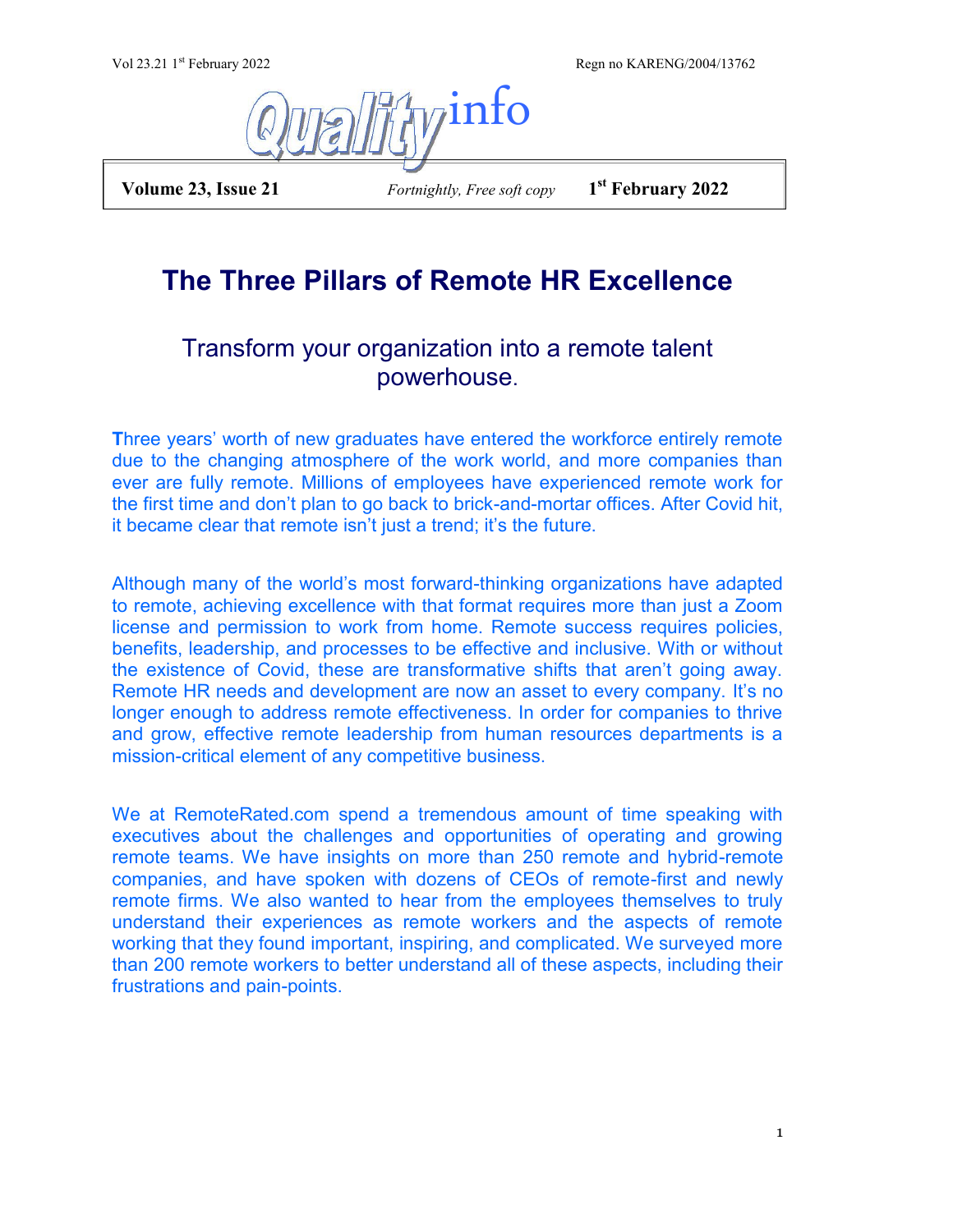While all companies have their unique challenges, we've found that certain challenges seem omnipresent regardless of company size, sector, or the skill set of their employees. Many of these challenges can be addressed, and they should be translated into a strategic advantage by skilled HR leadership.

Here are some of the most commonly identified findings from our research on remote work and some suggestions for making valuable changes to a remote workforce. These changes can be implemented over time to better prepare your company for each of its workforce developments, or they can be implemented as early as today to begin making changes.

#### **Offer savvy remote-employee onboarding**

When it comes to effectively on-ramping new hires, remote teams present a constellation of unique challenges that are different from how things would be done in an in-office setting. Unlike in a traditional office environment, there are far fewer opportunities for natural osmosis learning between veteran employees and new hires. There are also far fewer opportunities for an observant, experienced colleague to spot a stuck or overwhelmed newcomer.

We've found that the best remote companies do a few things consistently to effectively onboard their new teammates.

First, they provide them with a remote onboarding buddy. This should be a more experienced member of the team with deep knowledge about the culture, products, and challenges that a newcomer may need information on to be successful. This remote onboarding buddy should also be somebody who is excited to mentor for an extended period of time.

Next, successful remote companies should schedule cross-team introduction meetings. Remote teams can easily fall into operational silos, making cross-team collaboration challenging. Limiting a new hire to being exposed only to their own team will be detrimental to the new hire and the company. By getting them connected, up to speed on all key teams in their orbit, and introducing them to their leaders will only benefit the entire company.

Finally, don't overwhelm new hires with a tsunami of onboarding documents. The best companies put onboarding documents into digestible batches, making it much less daunting for new employees to consume and internalize, especially in a remote setting.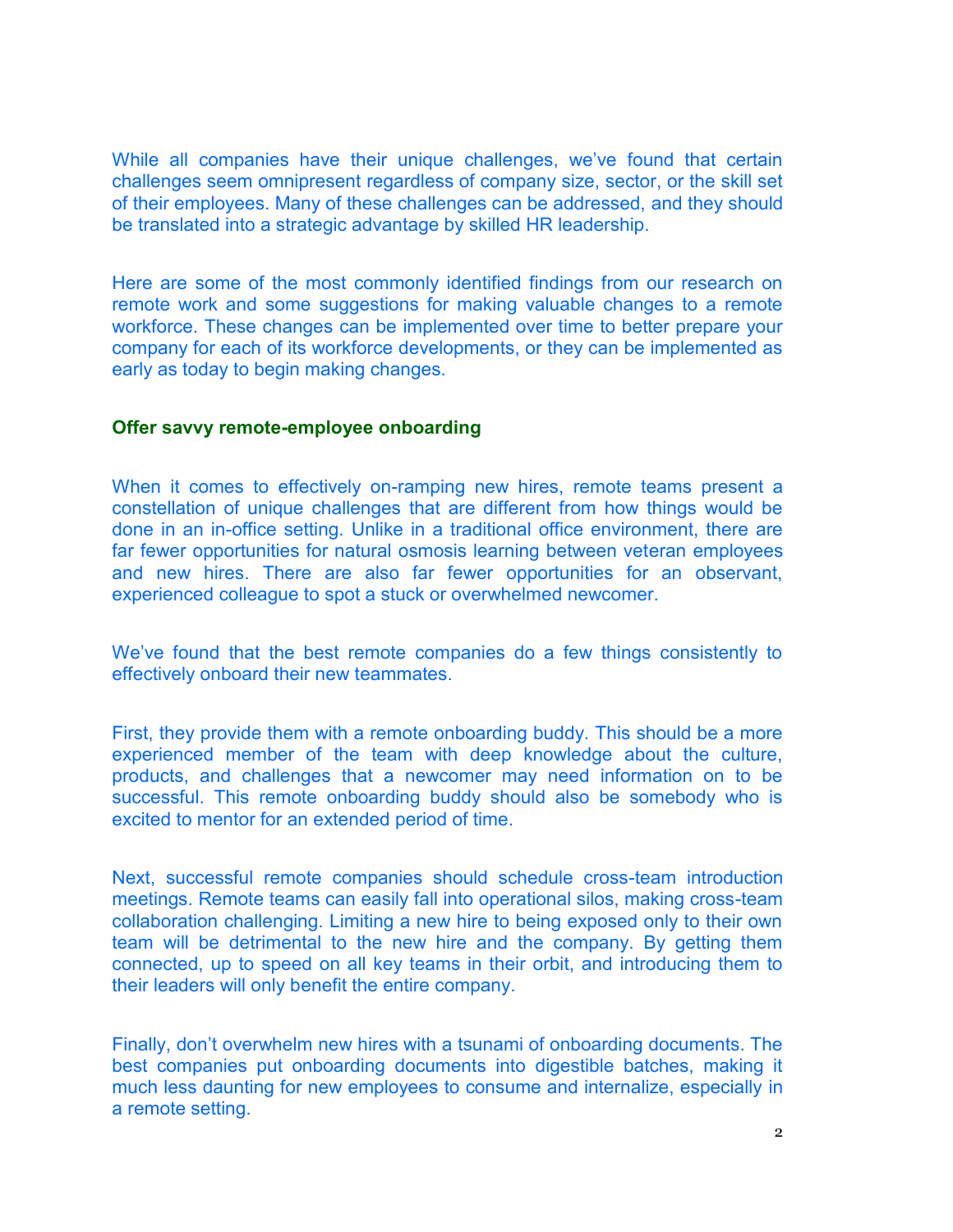#### **Provide remote-specific employee benefits**

The leading remote organizations are accounting for the challenges and opportunities of remote work in their policies and benefits. Successful remote organizations take into consideration benefits like meal allowances, child-care reimbursement, flexible hours, generous paid-time-off, and fitness stipends. These benefits can go a long way in driving employee happiness and satisfaction, while simultaneously making them feel cared for and supported. Recognizing that a healthy and happy employee is an effective and productive one can, and will, set your company apart from many others. The best companies we've seen are encouraging their employees to hire personal trainers, get massages, get gym memberships, and do things that will benefit their physical and mental well-being. Some of the best companies we have seen with these remote-specific policies are GitLab, Airbase, Hawke Media, Twitter, and Zapier.

Companies should also consider offering remote employees more practical benefits like home-desk setups, internet and phone reimbursements, and education stipends. These considerations can make tremendous differences in ensuring teammates have high-quality work environments and operate effectively. For example, great work collaboration requires great connectivity, and the best companies recognize that it's in their best interest to encourage and enable their team members to upgrade to high-performance internet for great conference calls, presentations, and more.

Another great example is workspace setup. Teammates are only as effective as their workspace and the tools they have to complete their jobs. Companies that support their teams by sending equipment, providing a gift card to help set up their effective workspaces, or provide a reimbursement to employees who need special arrangements can be confident that their employees have what they need to be successful.

### **Manage the career progression of all employees**

Top employee talent naturally wants to prioritize the progression and growth of their careers, and many fear that the sometimes-isolated nature of remote work can stifle their aspirations. There is an outdated assumption that in-office employees will become privy to growth opportunities before remote employees, and that will only be detrimental to everyone. Growing a career can mean different things to different people in the talent pool, but offering remote workers opportunities for title upgrades, promotions, raises, increases in responsibility, skill development, and visibility within the company will increase remote team morale and encourage productive and efficient remote work.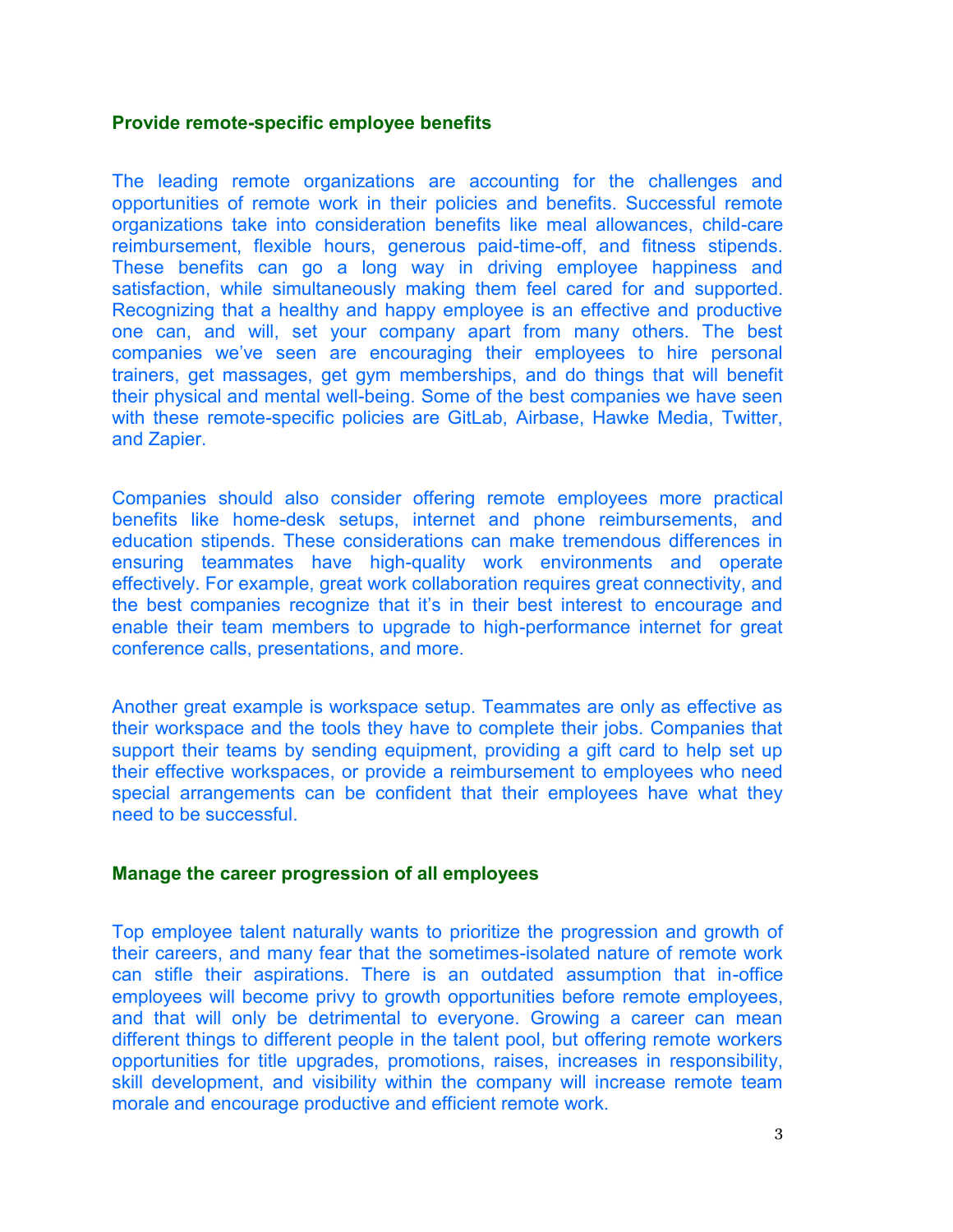We've actually seen some of the more strategic companies making some remote-specific updates to titles and roles to account for the transformation in the workforce. A brilliant example of this type of change is with the company Stripe. It has created remote-specific engineering management roles to accommodate both the company needs and the needs of their talent. Ultimately, it's about demonstrating to top performers that they have a real pathway to step into a leadership role that aligns with the remote lifestyle.

As a company that's focused on researching the best strategies for creating truly effective remote teams and companies, we've experienced the possibilities and opportunities that remote work empowers. We're excited to help more people and organizations discover and succeed with remote work. It has become clear that the best remote companies are meticulous about creating frequent constructive feedback loops, arranging skip-level check-ins for their remote employees, designing mentorship programs that branch out to remote employees, and finding opportunities to promote from within regardless of geographical location.

Furthermore, we've seen many of the best companies setting up cross-team collaborations and virtual socialization opportunities to "engineer serendipity" between teammates. This is beneficial for both innovation and strategic growth of a company, as well as beneficial to the company culture. For example, perhaps a project one team is struggling with can be championed by an unexpected teammate. Or an employee from one team may have insight into how a different team can evolve their productivity. The best companies that are including and integrating a successful remote structure are making sure that these organic opportunities are enabled across their entire company, even if the setup of these opportunities requires a bit of artificial structure.

At the end of the day, the recipe for remote success requires many factors to be managed by many departments and professionals. The truth is, there's no single solution that will make a good remote company great. However, there are some clear commonalities in the operations and strategies of leading companies that can be readily replicated by others as more companies embrace the remote evolution of corporate work. What these strategies boil down to are a remotecentric onboarding, benefits to match and support the work-from-home lifestyle, and proactive management of remote career progression. Finally, remote leadership should be truly transparent about all the available remote opportunities within their organization. Transparency around objectives, decisionmaking, strategy, and issues are all critical for teams to function with efficiency and trust.